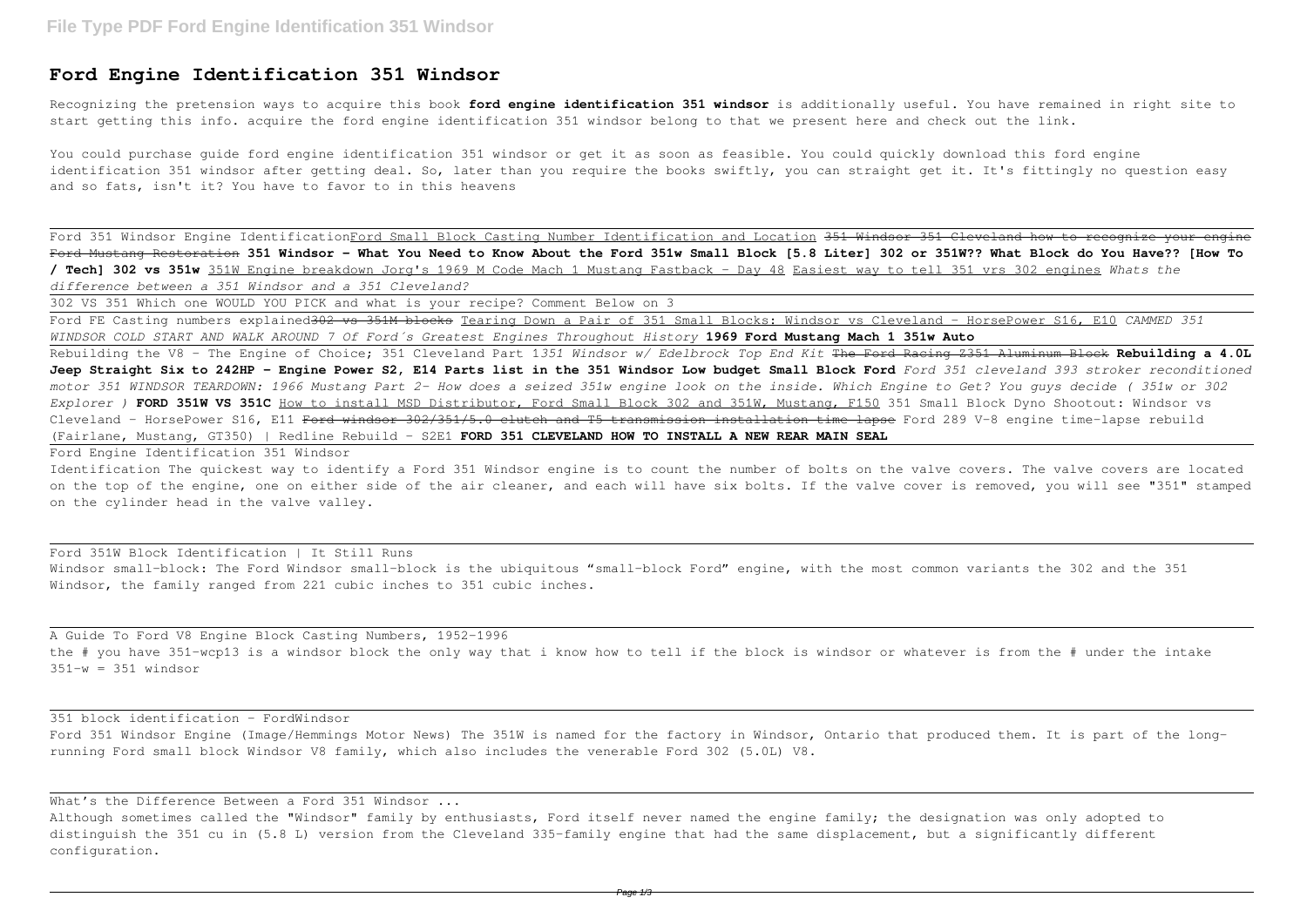## Ford small block engine - Wikipedia

The 351 Cleveland is a member of the 335 series family of Ford small-block engines. Its large ports and oversize canted valves give it more horsepower and allow it to run at a higher rpm than the Windsor. The valve covers have a twisting curve and are attached by eight bolts. It uses small 14 mm spark plugs.

What Is the Difference Between the Ford 351 Windsor and ... Ford produced the small block Windsor family of engines from 1961-2000. There were many variations available throughout the years. Visual Difference. The main difference between the blocks was the Deck Height. The 351 blocks were as much as 1.300 in. taller to allow for a longer Stroke.

To identify a Ford motor, start by checking valve cover bolts on the top of the engine for Ford markings. If the bolts are unmarked, look for an ID tag for manufacturer information. Tags can be found under coil attaching bolts for 6-cylinder engines and some 8-cylinder engines, or under the dipstick attaching bolts on other 8-cylinders.

What's the difference between a 302 and a 351W? Windsor engine characteristics Thermostat housing bolted to the front of the intake manifold All 289/302/351's have intake bolts 90 degrees to the ground 289/302/351's have evenly spaced exhausts aimed 90 degrees from length of head

## Ford V8 Engine Identification - FORDification.com

How to Identify a Ford Motor: 11 Steps (with Pictures ... Windsor small-block: The Ford Windsor small-block is the ubiquitous "small-block Ford" engine, with the most common variants the 302 and the 351 Windsor, the family ranged from 221 cubic inches to 351 cubic inches in displacement. Debuting in the 1962 model-year, its reign lasted until the following century.

Ford OHV V8 Cylinder Head Casting Numbers Reference Guide Ford offered two versions of the 351 engine, a Windsor 351 and a Cleveland 351. The Windsor motor is considered a small block. The Cleveland 351 is between a small block and a big block. Even though the Cleveland 351 came from the small block family, few parts will interchange.

351 Engine Specifications, Cleveland, Windsor, Boss ... Ford 351 Cleveland Engines: Block Identification Guide There has always been some confusion when it comes to Cleveland block identification. The 351C block castings, despite different casting numbers, are all basically the same casting and can all be converted to four-bolt main caps with help from a qualified machine shop.

Ford 351 Cleveland Engines: Block Identification Guide When the 351 Cleveland was discontinued after the 1974 model year, Ford needed another engine in that size range, since the production of the 351 Windsor was not sufficient. Ford took the 400 engine's tall-deck block and de-stroked it with a shorter 3.5 in (89 mm) stroke crankshaft to produce a 351 cubic inch (5.8 L) engine.

The Confusion of the 351M/400 Ford Engines - Modern Driveline As long as teh casting number is a TE block, after March 2, 1977 we are safe. A TE block from the Cleveland foundry is fine with any date. Foundry casting codes and date codes are significant for M-block engine blocks because some blocks that were cast before March 2, 1977 at the Michigan Casting Center are prone to water jacket cracking in the ...